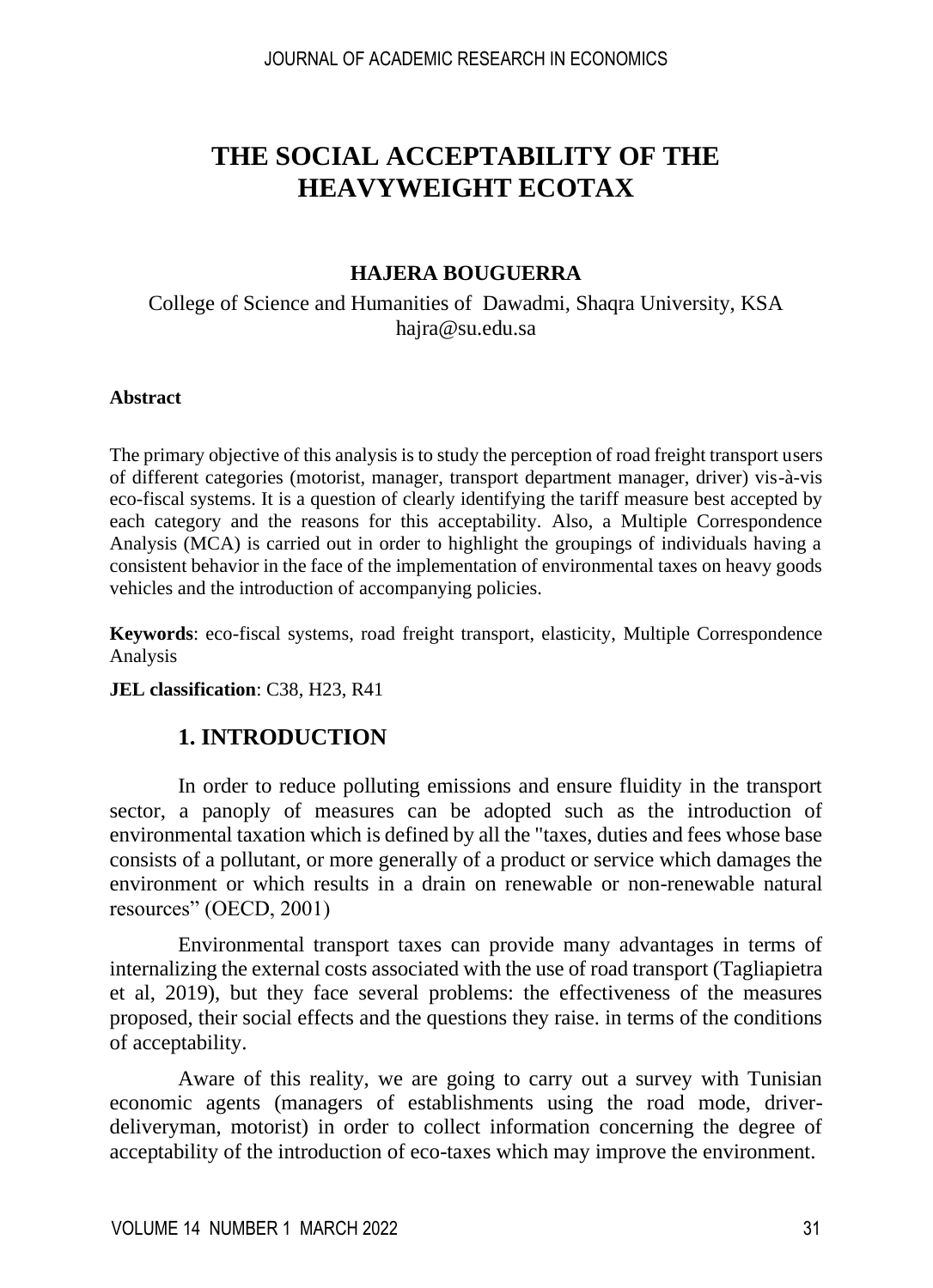### **2. LITERATURE REVIEW**

Faburel et al (2007) describe acceptability as a political attitude which translates more generally systems of beliefs, values and norms in which representations interfere (representations of the environment and mobility being negotiated). Similarly, Comby et al (2009) define acceptability as a disposition to consent in the long term – in this case – to political measures. Acceptability can be defined as "a specific type of pro-environmental behaviour, that is, it reflects a type of non-activist''. (Schuitema et al. 2018)

Consequently, acceptability corresponds to the coagulation of several orders of judgment relating to the legitimacy of these measures (of those who take them and of those they concern), their effectiveness, their fairness, their necessity, the responsibilities involved, etc. Given the scarcity of studies dealing with the acceptability of environmental taxation in the case of freight transport, we base ourselves on the work carried out for road passenger transport in order to observe the possible methods for a better understanding of social acceptability. environmental transport taxes. When studying environmental taxation, there is a great similarity between road transport for passengers and that for goods. The regulatory approach in the case of travelers and for goods is based on a price signal mechanism. It is therefore very interesting to study studies relating to road passenger transport in order to extend them to road freight.

Entitled "Eco-fiscality and sustainable transport: between premium and tax?", the work of Séverine et al (2011) focuses on the issues and levers related to the reduction of car use. Testing the acceptability of the introduction of six eco-fiscal mechanisms (bonus-malus, carbon tax, urban tolls, vignette and voluntary compensation), the authors show that the degree of this acceptability varies according to the nature of the mechanisms submitted. responses from respondents. Similarly, and using the method of Interactive Declared Response Surveys, the study identifies four types of households (the recalcitrant who pay the tax or buy back allowances rather than changing their behavior, the flexible who change their mobility rather than paying the tax or buying back allowances, the constrained who change when they have to and the cornered who totally refuse the change in behavior and the payment of the tax) faced with the introduction of a carbon tax or tradable CO2 emission allowances.

Reymond (2004) is only interested in the acceptability of tolls as a congestion reduction tool. Using a factorial analysis of multiple correspondences (MCA) carried out on a sample composed of Swiss households, the study reveals a better acceptability of the development of public transport as accompanying policies to tolls and underlines the existence of two antagonistic categories: frequent motorists and occasional motorists.

Inspired mainly by these two studies, we will try to see:

- what importance do economic agents give to environmental problems?
- what instruments are needed to remedy these problems?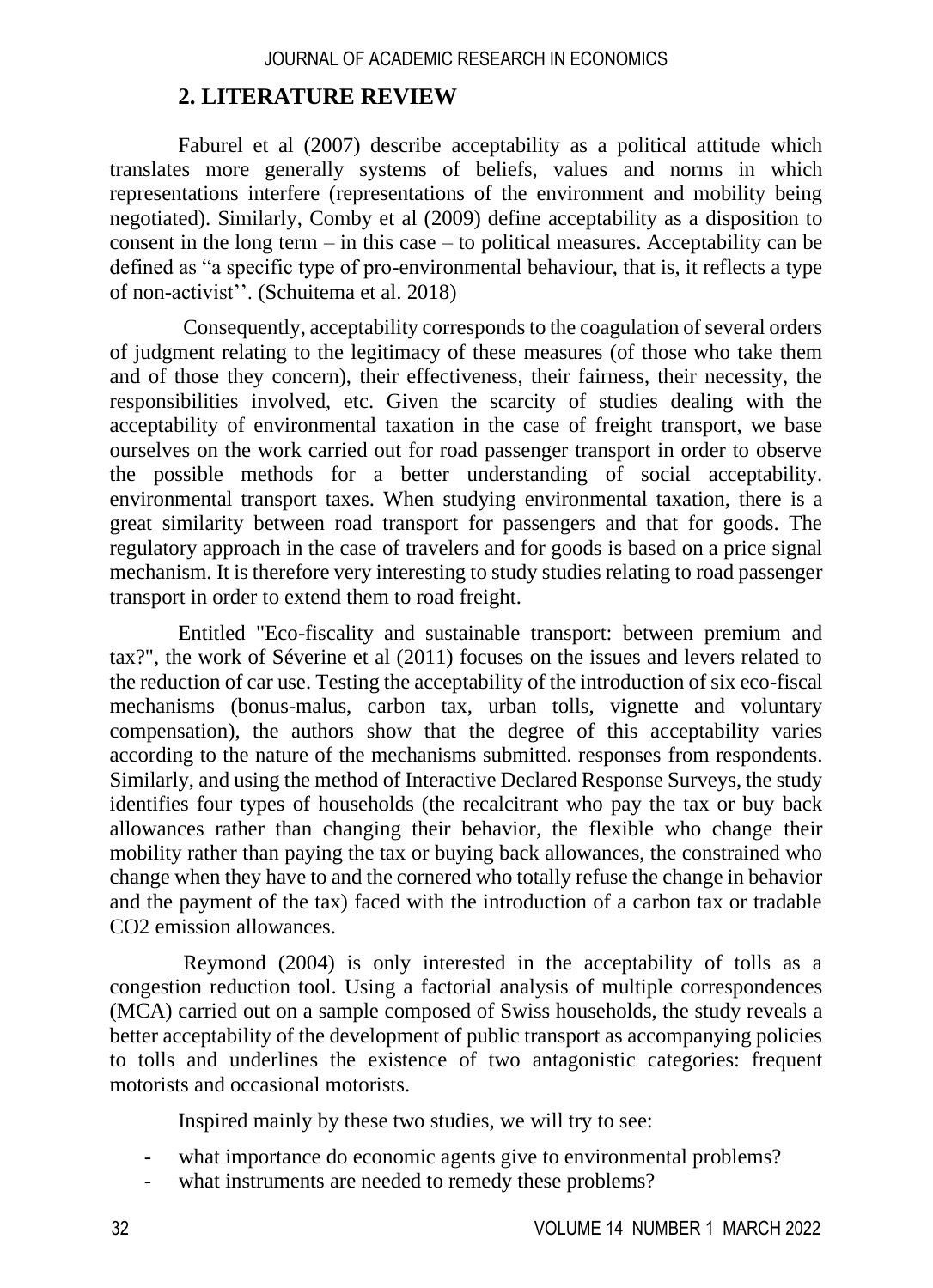- what are the most acceptable eco-fiscal measures?
- do the support policies improve the acceptability of environmental taxation mechanisms?

In order to answer these questions, we opted to carry out a survey of 300 individuals from different categories. The three eco-fiscal instruments tested in this questionnaire are:

- the kilometre tax, also called the ecotax on heavy goods vehicles, is a kilometre charge which varies in particular according to the distance traveled on a road included in the tax zone. The aim is to internalize the external costs of road transport by paying the cost of environmental degradation. (Bouguerra, 2021)

- the carbon tax is an environmental tax which aims to reduce the emission of carbon dioxide (CO2) responsible for global warming. It applies to the sale price of fuels (petrol, diesel). (Bouguerra, 2021)

- the bonus-malus (or feebates) is a tax measure that consists of encouraging the acquisition of more virtuous new vehicles emitting less CO2, via a bonus, and penalizing the purchase of energy-intensive models that emit high CO2 emissions, via a malus, by increasing their costs. (Bouguerra, 2021)

# **3. METHODOLOGICAL FRAMEWORK**

### **3.1. DATA COLLECTION TECHNIQUES**

As part of our research, we have chosen the questionnaire as a practical means of collecting information. This method must translate the objective of the research into questions and elicit from the subjects questioned answers that are sincere and likely to be analyzed according to the object of the investigation (Grawitz, 1993).

We preferred the questionnaire because it allows easy coding of data. It provides data collected in a systematic way and suitable for quantitative analysis (Boukous, 1999). In order to have direct contact with the respondents, face to face is chosen as the method of administration. This method proves to be particularly suitable in our case since there are certain theoretical notions, which can lead to confusion and which require that they be clarified.

### **3.2. CONTENT AND STRUCTURE OF THE QUESTIONNAIRE**

The survey questionnaire includes 27 questions to test four eco-fiscal measures aimed at protecting the environment and achieving the objectives of sustainable transport. It is structured into five sections ordered as follows:

The first section is made up of eight questions. It is devoted to the identification of the interlocutor (manager of a company using the road mode, delivery driver or motorist), the general characteristics of the company (location, workforce, type of transport carried out) and the characteristics of the respondents (sex, age, level of education). This part includes filter questions that make it possible to distinguish between the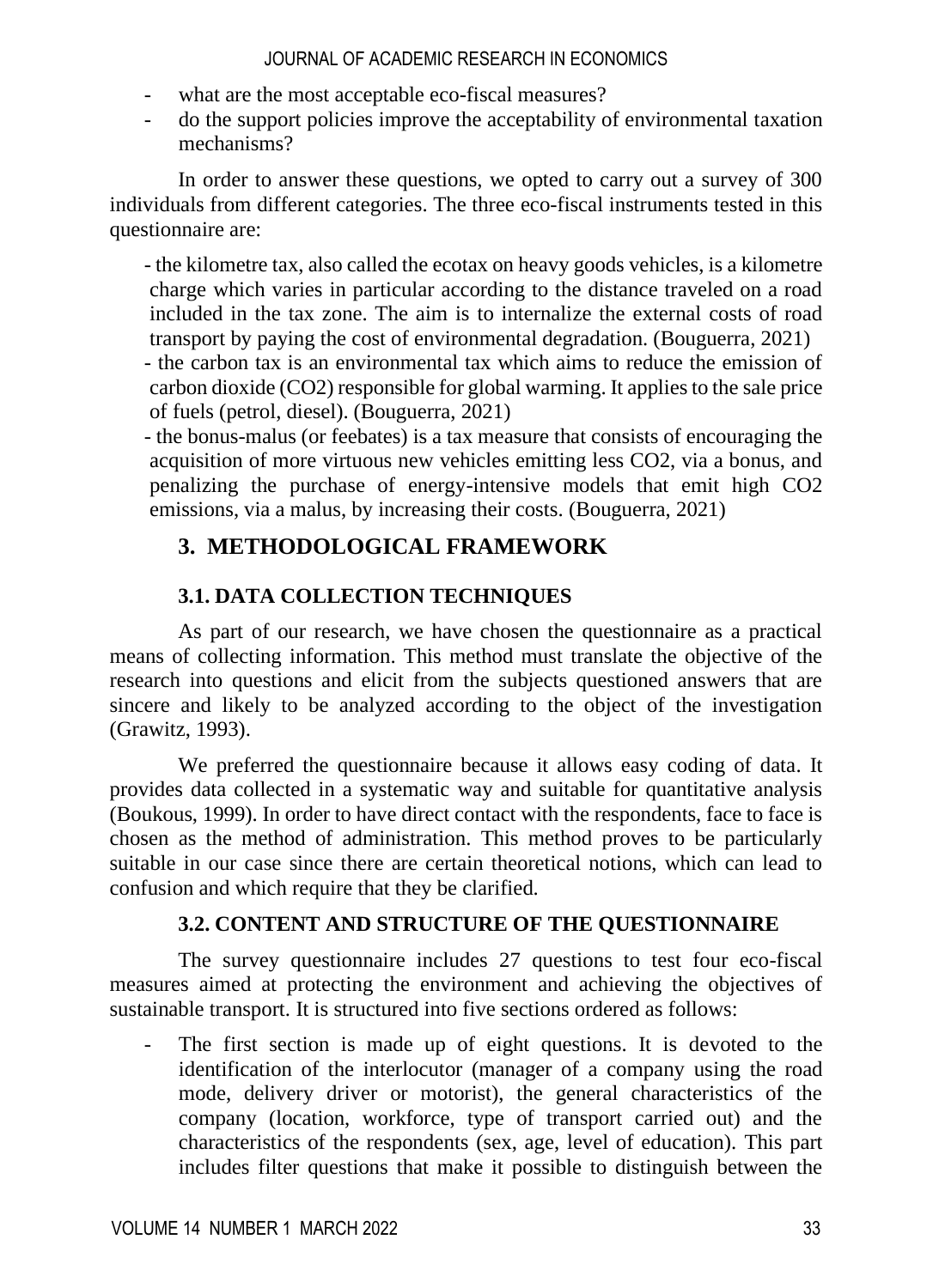different respondents and thus avoid certain sub-questions and considerably lighten the questionnaire.

- The second section is composed of a single question, it aims to determine the perception of road transport problems that concern the respondents: air pollution, noise, congestion (loss of time) and accidents.
- The third section consisting of a single question focuses on the actions to be taken in order to remedy these problems. This involves asking the interviewees to choose between the introduction of: pricing policies (taxing heavy goods vehicles), regulatory policies (prohibition of the circulation of heavy goods vehicles during peak hours), behavioral measures (the accountability of drivers), technological measures (the use of fuel emitting less pollutants and vehicles that consume less fuel) or the promotion of rail transport as an alternative mode.
- The fourth section concerns the social acceptability of three transport ecotaxes based on different regulatory principles (mileage tax, carbon tax and bonus-malus). We have thus sought to approximate the degree of acceptance of these environmental taxes (existing and possible for the future) that can reconcile environmental objectives with those of economic efficiency and social equity, by the different users.
- The fifth and last section analyzes the point of view of economic actors regarding support policies that may be essential and complementary to an environmental tax.

### **3.3. THE RESEARCH SAMPLE**

Our parent population is made up of all the economic agents who use road transport but given the great difficulty or even the impossibility of conducting research on the entire population, our sampling could only be non-probability. We rely on reasoned or judged sampling, which consists of selecting individuals based on the researcher's judgment and knowledge of the population.

This technique is based on a reasoned choice made by the researcher. The latter wants to focus his research on a type of phenomena or individuals that are distinguished from others according to certain characteristics (Depelteau, 2000).

It is a question of collecting different points of view on the acceptability of eco-taxes from 'resource' individuals who know the themes that interest us. More specifically, the survey is carried out among 300 road transport users distributed as follows:

- industrial, commercial, tertiary companies (own account) or transport professionals (third party account) located in the Sahel region (Sousse, Monastir and Mahdia) which send or receive goods using the road mode. The questionnaires are given to the managers or logistics managers of the establishment and to the delivery drivers of the company (a total of 200 individuals).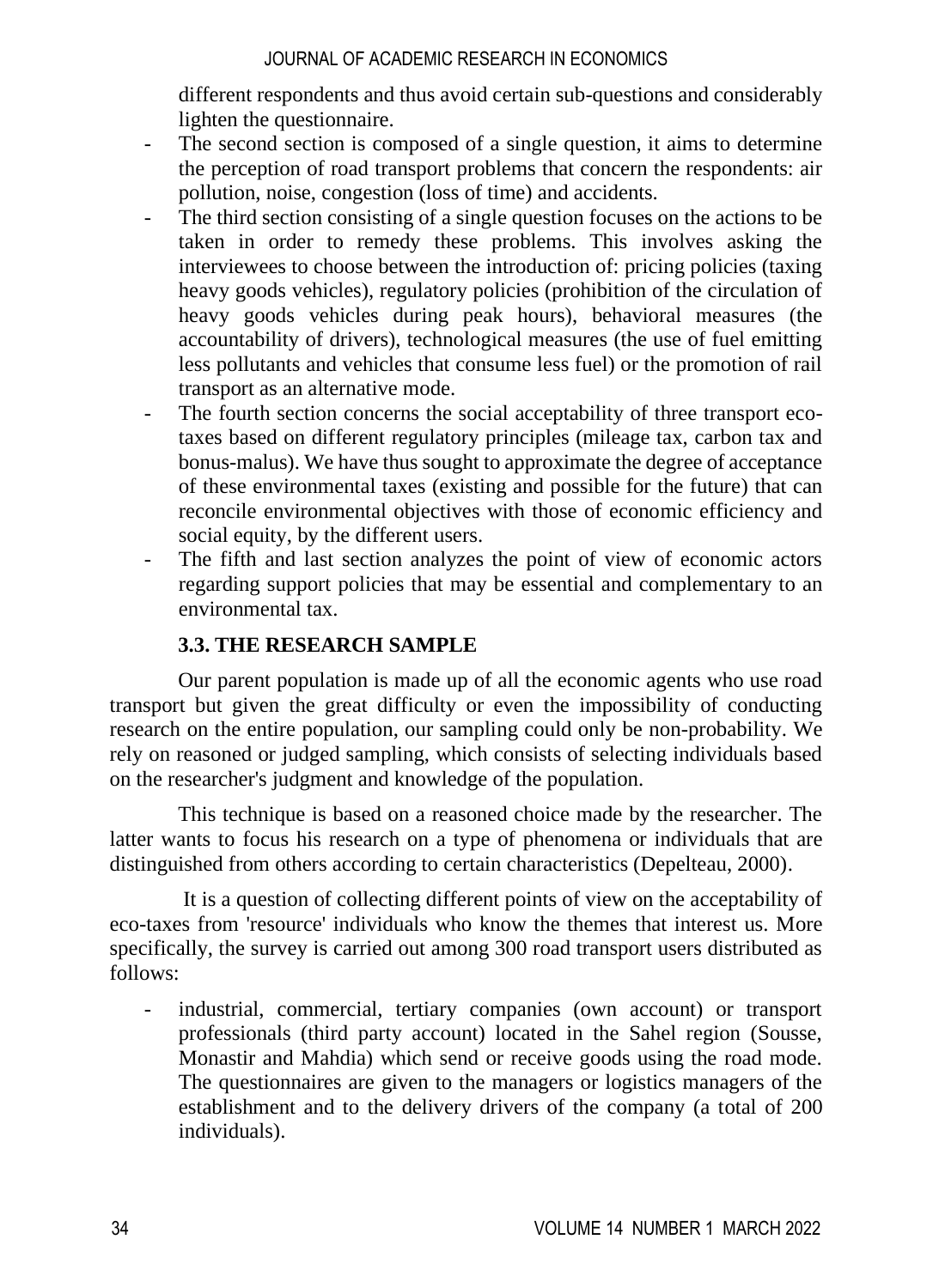- 100 people who use their vehicles every day to go to work. In fact, it seems wise to take the opinion of the motorist on the eco-fiscal systems applied to the transport of goods.

# **4. PRESENTATION OF SURVEY RESULTS**

# **4. 1. PERCEPTION OF HEAVYWEIGHT EXTERNALITIES**

Beyond any doubt, the truck has a negative impact on the fauna and flora, it constitutes a vector of upheaval of the environment. Among the various negative impacts of the truck (pollution, noise, congestion, accident), we ask respondents to specify the most irritating type of nuisance.

Despite the undeniable contribution of road transport of goods in society, it is strongly accused. In fact, respondents say that congestion takes first place with 42% followed by accidents (26%), noise (23%) and pollution with 9%. Although congestion is a phenomenon familiar to all road transport users, a congested network is increasingly unbearable. Respondents highlight that heavy goods vehicles generate environmental damage, mainly congestion which causes loss of time, additional fuel costs and vehicle use. Congestion is particularly penalizing when it is added to accidents, noise and pollution. For these reasons we invite our respondents to express themselves on the establishment of eco-taxation as a remedy for the externalities so long announced.

# **4.2. THE ACCEPTABILITY OF ENVIRONMENTAL TAXES**

The internalization of road transport system costs remains a necessity in order to ensure sustainable transport. The introduction of regulatory policies and tax incentives generally encounter opposition from most road transport users.

In order to reduce nuisance related to heavy goods vehicles, we offer our respondents the following policies:

- truck tax
- ban on the circulation of heavy goods vehicles during rush hour
- driver accountability
- use of fuel emitting less pollutant and vehicles consuming less fuel
- promotion of rail transport as an alternative mode

The answers to the following question "In your opinion, what action should be taken to remedy these problems? make it possible to obtain the judgment of the subjects on the adoption of regulatory policies.

These results tend to show that "the incentive to use fuel that emits less pollutants and vehicles that consume less fuel" is the most acceptable policy, deemed capable of reducing greenhouse gas emissions. On the other hand, "traffic bans on trucks" and "taxation of heavy goods vehicles" receive less attention, although they have considerable implications for traffic flow and fuel consumption. These two pricing policies are considered costly and restrictive. Reluctant to pay more for the same trips they make.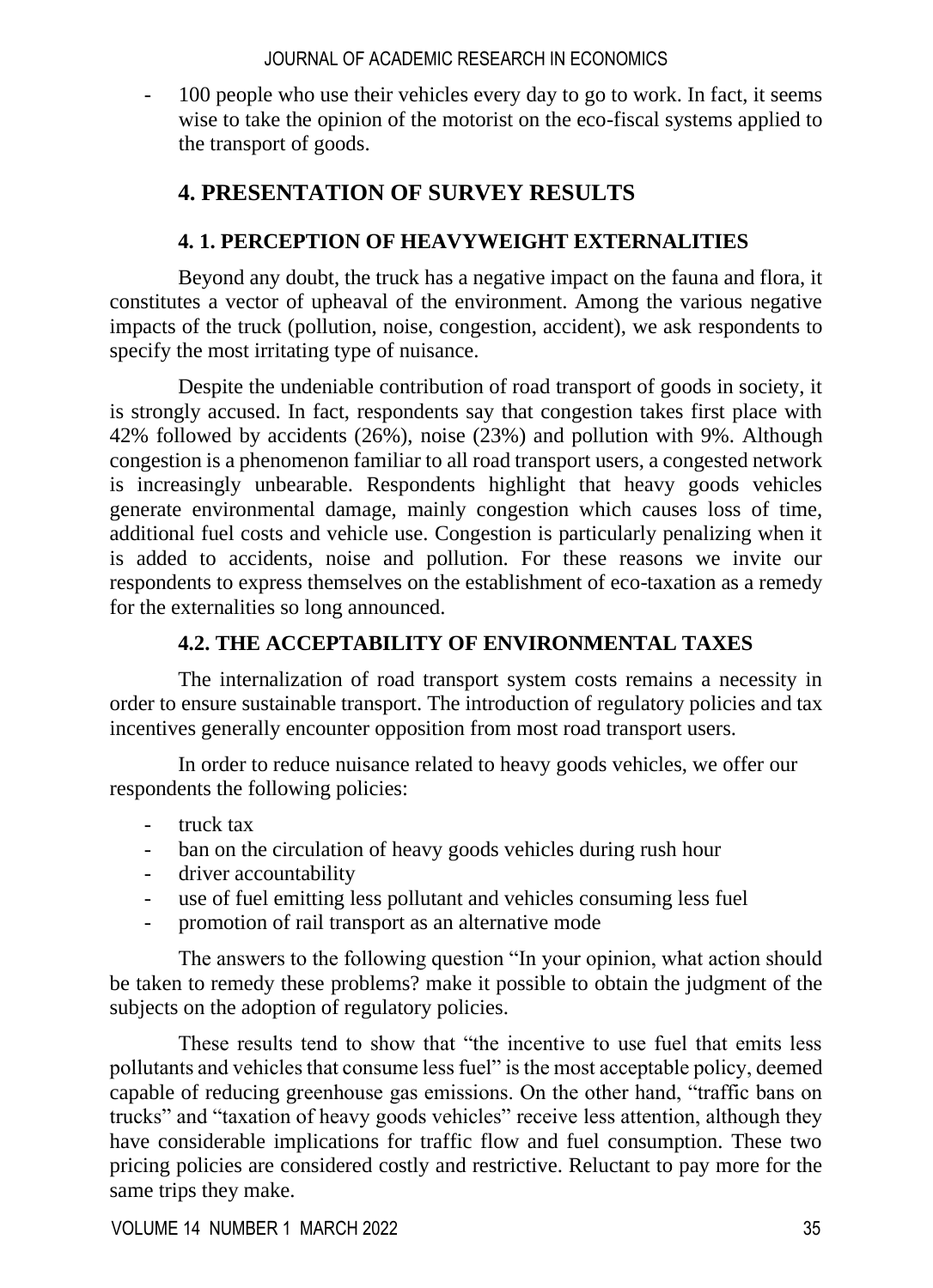In other words, the interviewees are more hostile to actions that involve them directly (taxation) while they are more favorable to solutions that come under the public power, whether these are policies for the development of alternative modes or technological measures such as encouraging the use of vehicles that consume less fuel, fuel that emits less pollutants, the development of engines and auxiliaries (fairing, tyres, etc.) reducing fuel consumption per kilometre and the empowerment of drivers by training them in eco driving.

Our study will focus particularly on the level of acceptance of Eco fiscal policies, so we ask the following questions respectively:

Do you agree that the kilometre tax is an effective pricing solution?

Do you agree that the carbon tax is an effective pricing solution?

Do you agree that the bonus-malus is an effective pricing solution?

Let's start by presenting the attitudes of the subjects towards the introduction of a kilometre tax:

Respondents express a greater rejection of the kilometre tax, almost 66% of respondents say they are against the application of this eco-fiscal device. Only 33% consider this tax to be effective. This policy of taxing heavy goods vehicles in proportion to the number of kilometres traveled seems like an unpopular measure that is the subject of great mistrust.

For the second instrument "the carbon tax", we note that the majority of respondents (88%) say they are against the carbon tax. They consider this system as an additional cost which weighs on their budgets, particularly with the surge in fuel prices which should continue in the coming days given the country's economic situation and the fluctuation in the price of a barrel of oil. Some respondents mention the notion of unfairness of this measure given that it does not consider the size and financial situation of the company using the road mode. In fact, it penalizes small firms that do not have the capacity to acquire new trucks that emit less pollutants and favors large companies that are able to renovate their fleets and even pay more if they have old vehicles.

To the question "Do you agree that the bonus-malus constitutes an effective pricing solution?", we note a positive assessment of the majority of respondents (94%) on the adoption of this policy. They consider it a win-win system since the financial aid (the bonus given) incentivizes companies to buy vehicles that meet CO2 standards and the long-term disappearance of old vehicles.

In order to understand the reaction of respondents to the Eco fiscal measures mentioned above, we ask the following question: In your opinion, what consequences flow from the introduction of the kilometre tax?

We seek their views on the following proposals:

- improved traffic flow
- improved air quality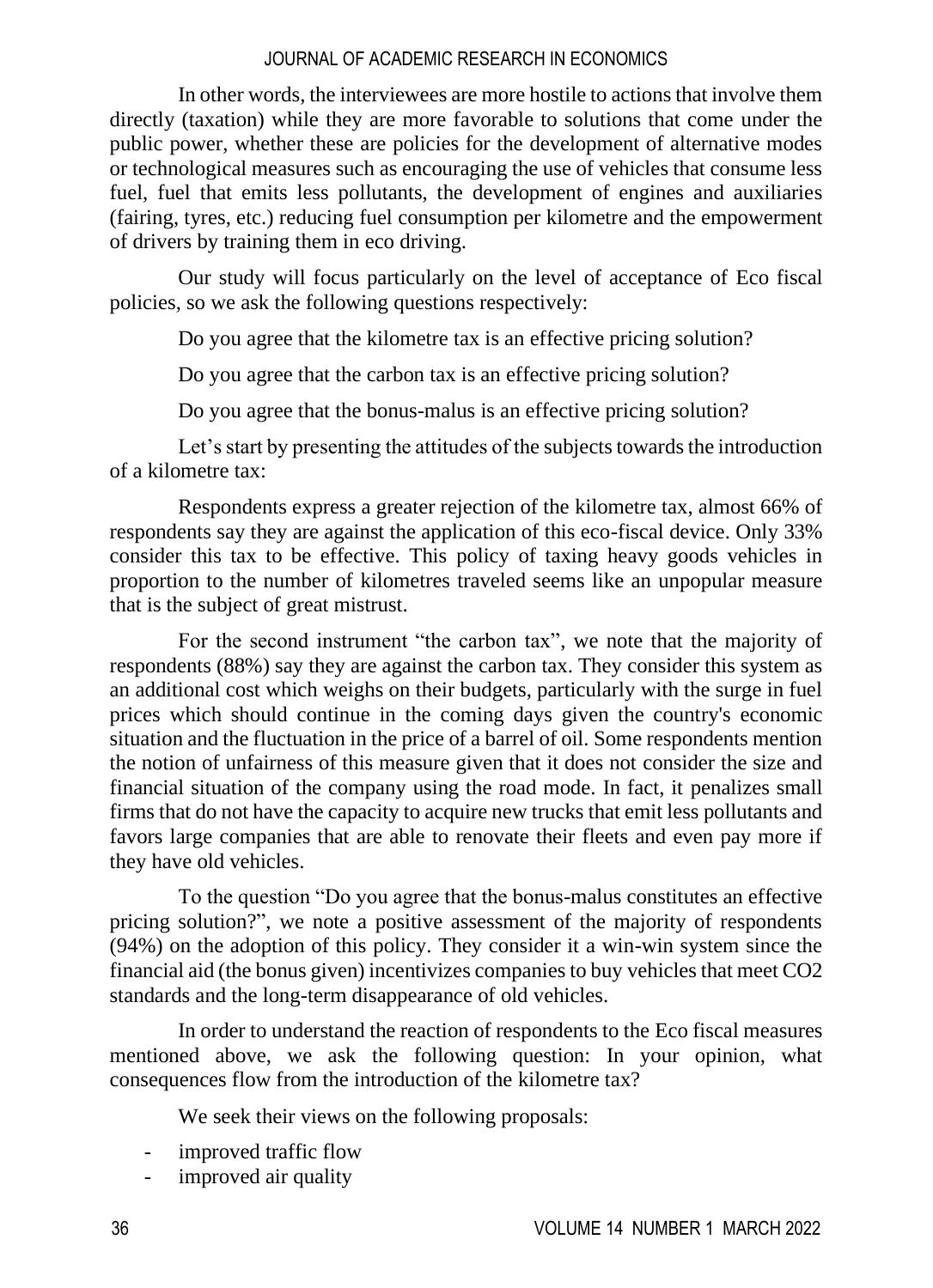- damage to business productivity
- improvement of safety in road transport

Thus, we find that the majority of individuals questioned think that the kilometre tax (almost 66%) is an attack on the productivity of companies, regardless of their size or sector of activity. It only serves to increase transport costs and subsequently increase the cost price of several products, which affects the competitiveness of firms.

For the introduction of the carbon tax, the respondents do not deny its role in improving air quality since this policy reduces CO2 emissions and helps to correct environmental dysfunction. But the majority thinks that it is a punitive and restrictive measure and is nothing more than a new tax which will increase the coffers of the State. According to most, the government must be aware of the difficulties of companies.

For the most acceptable "bonus-malus" eco-fiscal device, several respondents think that the purchase and the putting on the road of a truck with low fuel consumption makes it possible to counteract the problems of atmospheric pollution and improve the fluidity of traffic. . The acquisition of new vehicles thanks to the granted subsidy (bonus) makes it possible to increase the productivity of the company. This productivity which depends on the average speed of the vehicle, the fluidity of traffic and the improvement of the performance of the fleet by the acquisition of new vehicles equipped with high technology.

Environmental taxation, which includes the kilometric tax, the carbon tax and the bonus-malus, appeared more or less "socially acceptable". Under these conditions, the difficulties experienced by some respondents in accepting the implementation of these policies can be overcome by insisting on the fair redistribution of revenue from these environmental taxes.

### **4.3. THE IMPORTANCE OF REVENUE REDISTRIBUTION**

One of the main obstacles to the installation of an Eco fiscal system is the lack of transparency of the authorities on the question of the allocation of the accumulated sums. This is why we offer our respondents several support measures for each Eco fiscal system.

In order to achieve this objective, attention must be focused on the following different actions:

- Development of road infrastructure
- Dedicate motorway lanes to heavy goods vehicles
- Development of rail transport

Based on the opinions of our respondents on the allocation of revenue from the kilometre tax. It follows that of the 300 people questioned, almost 94% prefer to see the revenue going towards the installation of motorway lanes dedicated to the road transport of goods, 92% agree with the upgrading and development of the road transport infrastructure and only 38% are for the development of the rail mode by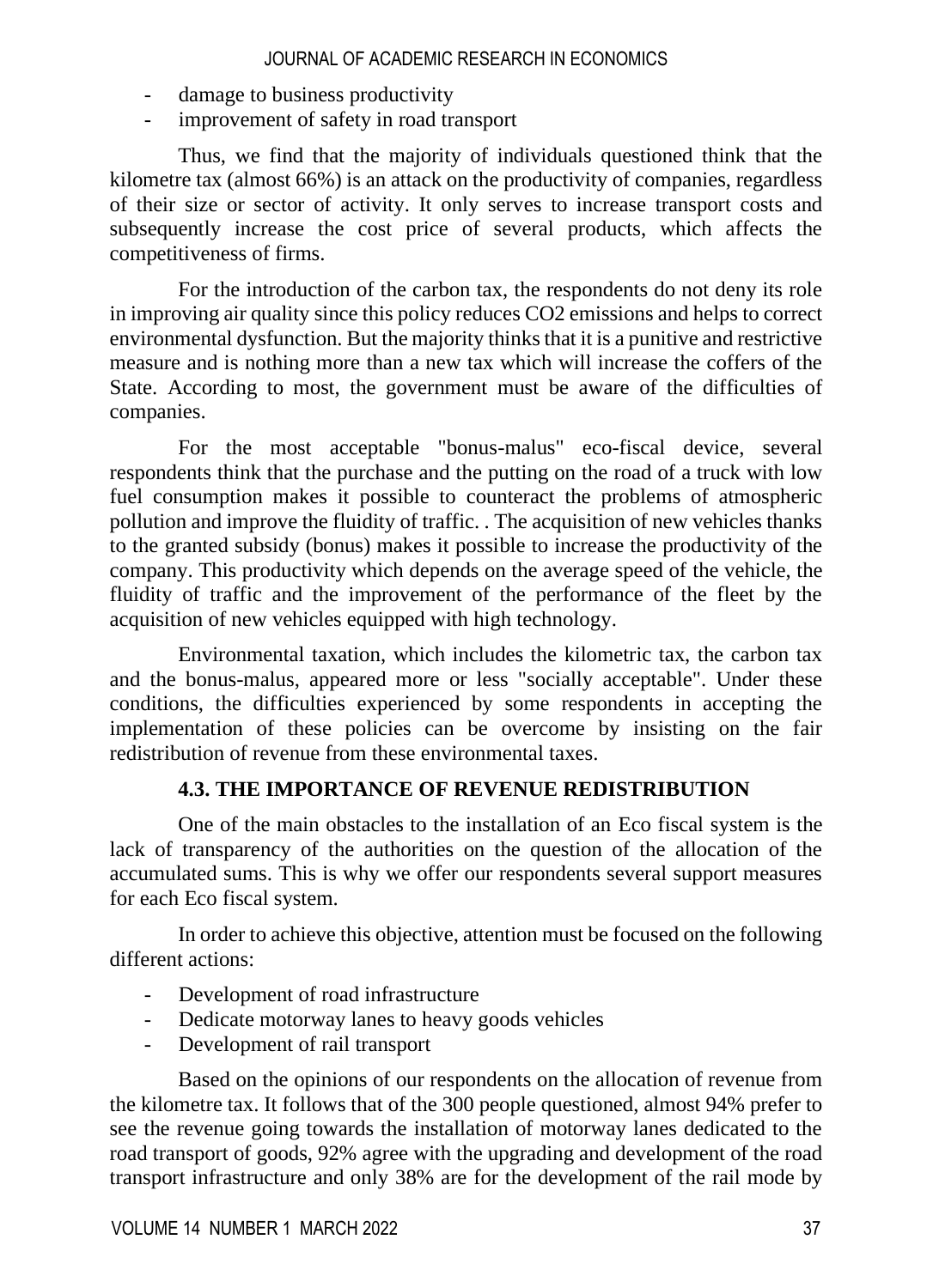setting up, for example, logistics platforms linked to the railways. Generally, we notice an improvement in the acceptability of the kilometre tax when it is accompanied by consideration of an accompanying measure.

Secondly, when we ask respondents to specify their attitudes towards the policies that can accompany the carbon tax, nearly 97% accept the introduction of this tax with the installation of motorway lanes dedicated to the road transport of goods, 89% support the idea of road infrastructure development and only 50% are for the development of rail transport. Similarly, we find that acceptability has improved except that which is associated with a policy of improving rail transport. While remaining within the same approach, the "bonus-malus" eco-tax is perceived as an effective policy by most of those questioned with accompanying measures interested in the road mode: almost 96% of respondents are in favor of the development of road infrastructure, 98% are in favor of laying motorway lanes for heavy goods vehicles. On the other hand, 44% of respondents are clearly against the development of the rail mode as a bonus-malus support policy.

# **4.4. MULTIVARIATE ANALYSIS: A MULTIPLE CORRESPONDENCE ANALYSIS**

The MCA (Multiple Correspondence Analysis) is a method of descriptive exploratory factor analysis, which aims to reduce the dimension of the data like that of the Principal Component Analysis (PCA) carried out in the second part of our work. On the other hand, it is particularly suitable for qualitative data presented in the form of complete disjunctive tables or multiple contingency tables (Burt's table). To perform the MCA, we have 300 individuals and 7 active variables with 31 modalities. To each variable and each modality, we assign a code to simplify the task. The coding of the variables selected is presented in the following table:

| <b>Variables</b>                         | <b>Modalities</b>            |
|------------------------------------------|------------------------------|
| -Status                                  | - Company manager            |
|                                          | - Transportation Manager     |
|                                          | - Driver                     |
|                                          | - Motorist                   |
| - Acceptability of kilometre tax (acptk) | - not agree at all           |
|                                          | - disagree                   |
|                                          | - neither agree nor disagree |
|                                          | - agree                      |
|                                          | - totally agree              |
| - Carbon tax acceptability (acptc)       | - not agree at all           |
|                                          | - disagree                   |
|                                          | - neither agree nor disagree |
|                                          | - agree                      |
|                                          | - totally agree              |
| -Acceptability of bonus-malus (acpbm)    | - not agree at all           |
|                                          | - disagree                   |
|                                          | - neither agree nor disagree |
|                                          | - agree                      |
|                                          | - totally agree              |

*Table 1. Coding of active variables and modalities*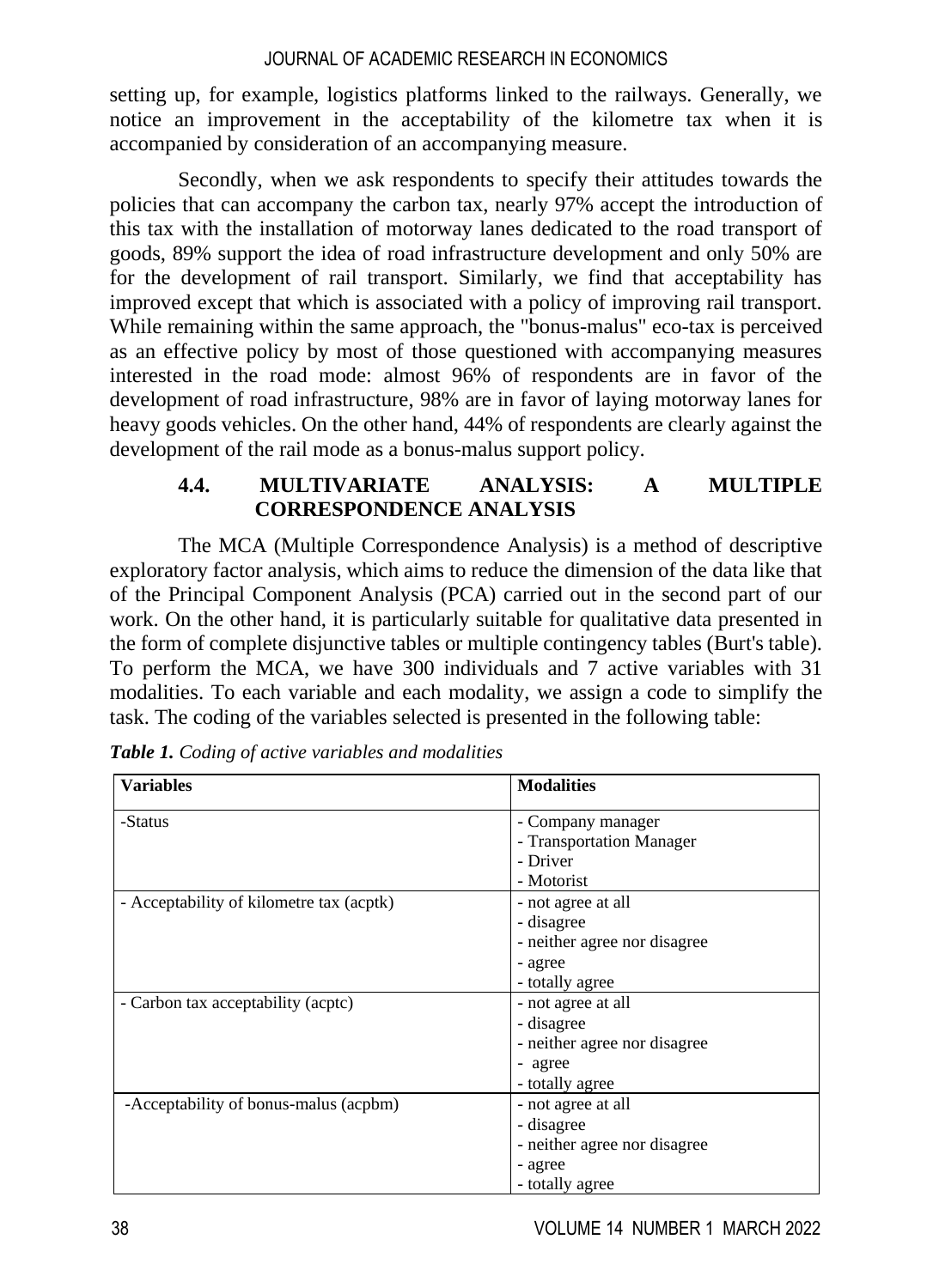| - Consequences of the introduction of the kilometre tax | - improved traffic flow                |
|---------------------------------------------------------|----------------------------------------|
| (csgtk)                                                 | - improved air quality                 |
|                                                         | - damage to business productivity      |
|                                                         | - improvement of road transport safety |
| - Consequences of the introduction of the carbon tax    | - improved traffic flow                |
| (csqtc)                                                 | - improved air quality                 |
|                                                         | - damage to business productivity      |
|                                                         | - improvement of road transport safety |
| - Consequences of the introduction of bonus-malus       | - improved traffic flow                |
| $(c\text{sqbm})$                                        | - improved air quality                 |
|                                                         | - damage to business productivity      |
|                                                         | - improvement of road transport safety |
|                                                         |                                        |

JOURNAL OF ACADEMIC RESEARCH IN ECONOMICS

During data processing by MCA, one can encounter the problem of scarcity of modalities. These are little-chosen methods and can significantly distort the analysis results. To circumvent this problem, SPAD is based on the technique of the threshold of clearance, it breaks down the active modalities of workforce lower than a percentage determined in advance. In our case, by preferring a clearance threshold of 2%, six modalities were affected by the breakdown (modality 'neither agree nor disagree' of the variable 'Acceptability of the kilometric tax', modality 'neither agree or disagree' of the variable 'Acceptability of the carbon tax', category 'totally disagree' of the 'Acceptability of bonus-malus', category 'neither agree or disagree' of the variable 'Acceptability of bonus-malus' and 'Improvement of traffic fluidity' and 'improvement of road transport safety' of the variable 'Consequences of the introduction of the carbon tax').

The MCA can only be carried out after having transformed the protocol table (initial table representing the data collected) into a complete disjunctive table or a Burt table (table comprising the crossing of all the modalities). In order to determine the number of factorial axes to keep, we can base ourselves on Kaiser's rule which consists in retaining only the eigenvalues which are greater than their average, that is to say 1/p (with p number of active variables). In other words, we will keep the first 7 eigenvalues  $(1/7=0.142)$  which give a total inertia of 67.44% and which thus lead to determining the number of axes necessary for the graphic representations. However, based on the criterion of the elbow, which is founded on the curve of the eigenvalues, we will retain considering the first setback the first 2 values explaining 31.85% of the total inertia of the cloud of points.

# **4.4.1. ACCEPTABILITY OF ENVIRONMENTAL TAXES WITHOUT ACCOMPANYING POLICIES**

In order to determine the characteristics of the respondents who are against the introduction of the various Eco fiscal measures and to describe the associations between the different modalities of the variables studied, we base ourselves on the method of factorial analysis of multiple correspondences (MCA). This method is implemented using SPAD software.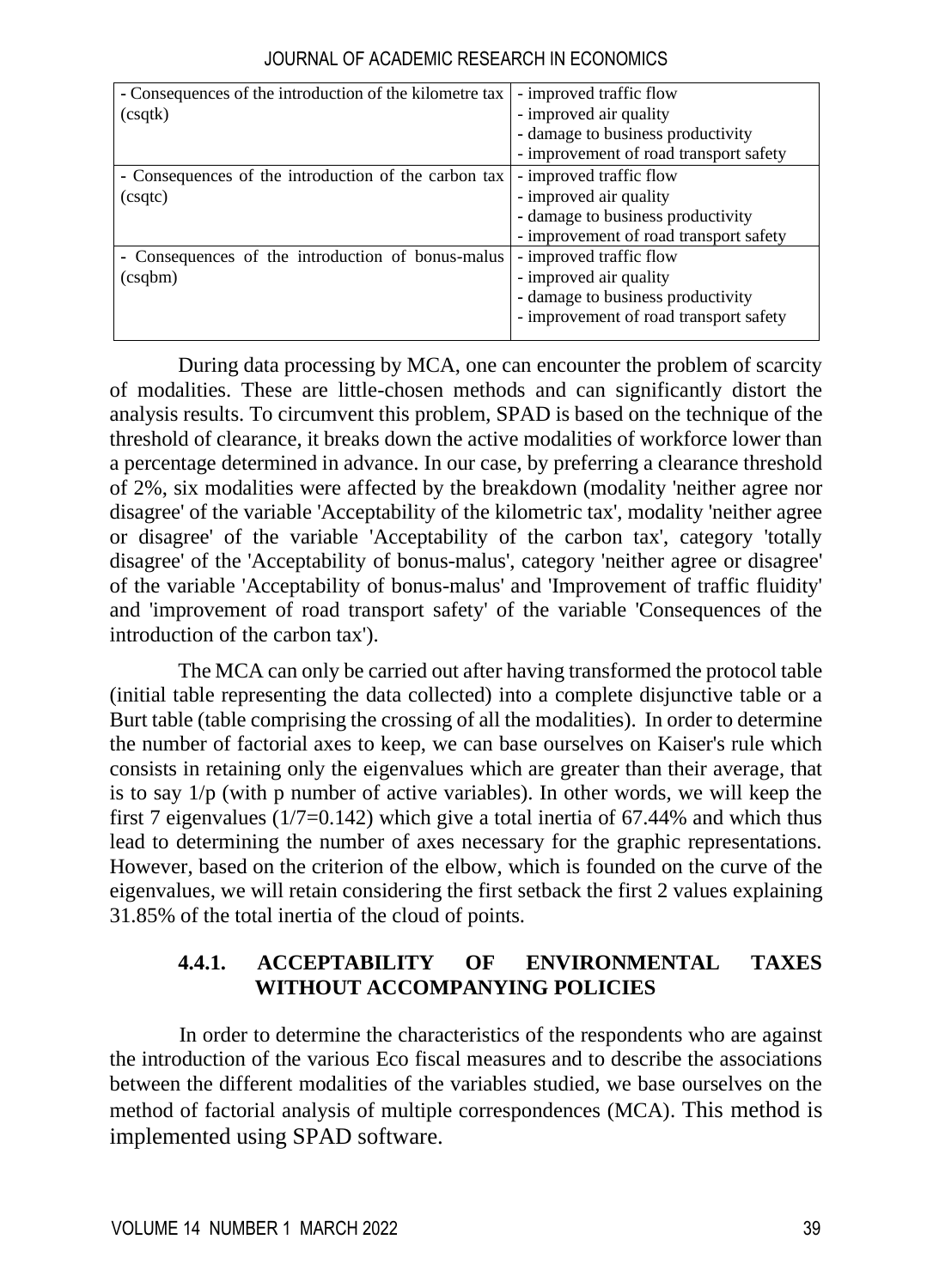Before any interpretation, it is important to observe for each modality its coordinate on the factorial axes, its contribution indicating its importance for the interpretation of the axis, and its square cosine describing the quality of representation. In our analysis, the examination of a table summarizing the information relating to the coordinates, contributions and square cosines of the modalities provides us with the following information:

| <b>Modalities</b>        |        | Coordinates |         | Contribution |       | Cosine |                |       |
|--------------------------|--------|-------------|---------|--------------|-------|--------|----------------|-------|
|                          |        |             |         |              | s(%)  |        | square $(\% )$ |       |
|                          | real.P | Disto       | Axis1   | Axis2        | Axis1 | Axis2  | Axis1          | Axis2 |
| 1. stat                  |        |             |         |              |       |        |                |       |
| - Company manager        | 3.14   | 3.55        | 0.95    | $-0.86$      | 5.3   | 8.2    | 0.26           | 0.21  |
| - Transportation Manager | 1.62   | 7.82        | 0.72    | 0.19         | 1.6   | 0.2    | 0.07           | 0.00  |
| - Driver (ch)            | 4.76   | 2.00        | 0.36    | 0.69         | 1.1   | 8.0    | 0.06           | 0.24  |
| - Motorist (aut)         | 4.76   | 2.00        | $-1.23$ | $-0.19$      | 13.4  | 0.6    | 0.76           | 0.02  |
| 2. acptk                 |        |             |         |              |       |        |                |       |
| - not agree at all       | 3.81   | 2.75        | 0.70    | 0.00         | 3.5   | 0.0    | 0.18           | 0.00  |
| - disagree               | 5.67   | 1.52        | 0.59    | 0.10         | 3.7   | 0.2    | 0.23           | 0.01  |
| - agree                  | 2.48   | 4.77        | $-1.18$ | 0.01         | 6.4   | 0.0    | 0.29           | 0.00  |
| - totally agree          | 2.33   | 5.12        | $-1.34$ | $-0.25$      | 7.8   | 0.5    | 0.35           | 0.01  |
| 3. acptc                 |        |             |         |              |       |        |                |       |
| - not agree at all       | 5.29   | 1.70        | 0.77    | $-0.07$      | 5.9   | 0.1    | 0.35           | 0.00  |
| - disagree               | 7.33   | 0.95        | $-0.15$ | 0.30         | 0.3   | 2.3    | 0.02           | 0.09  |
| - agree                  | 1.10   | 12.04       | $-1.72$ | $-1.05$      | 6.0   | 4.3    | 0.25           | 0.09  |
| - totally agree          | 0.57   | 24.00       | $-1.91$ | $-1.09$      | 3.9   | 2.4    | 0.15           | 0.05  |
| 4. acpbm                 |        |             |         |              |       |        |                |       |
| - not agree at all       | 0.62   | 22.08       | 1.58    | $-3.68$      | 2.9   | 29.6   | 0.11           | 0.61  |
| - agree                  | 8.57   | 0.67        | $-0.11$ | 0.23         | 0.2   | 1.6    | 0.02           | 0.08  |
| - totally agree          | 5.10   | 1.80        | 0.00    | 0.06         | 0.0   | 0.1    | 0.00           | 0.00  |
| 5. csqtk                 |        |             |         |              |       |        |                |       |
| - improved traffic flow  | 2.57   | 4.56        | $-1.29$ | $-0.22$      | 8.0   | 0.4    | 0.37           | 0.01  |
| - improved air quality   | 0.67   | 20.43       | $-1.41$ | $-0.41$      | 2.5   | 0.4    | 0.10           | 0.01  |
| - damage to business     | 9.43   | 0.52        | 0.64    | 0.06         | 7.3   | 0.1    | 0.80           | 0.01  |
| productivity             |        |             |         |              |       |        |                |       |
| - improvement of road    | 1.62   | 7.82        | $-1.11$ | 0.17         | 3.8   | 0.2    | 0.16           | 0.00  |
| transport safety         |        |             |         |              |       |        |                |       |
| 6. csqtc                 |        |             |         |              |       |        |                |       |
| - improved air quality   | 1.62   | 7.82        | $-1.82$ | $-1.09$      | 10.0  | 6.8    | 0.42           | 0.05  |
| - damage to business     | 12.67  | 0.13        | 0.23    | 0.14         | 1.3   | 0.9    | 0.42           | 0.15  |
| productivity             |        |             |         |              |       |        |                |       |
| 7. csqbm                 |        |             |         |              |       |        |                |       |
| - improved traffic flow  | 2.62   | 4.45        | $-0.37$ | 0.54         | 0.7   | 2.7    | 0.03           | 0.06  |
| - improved air quality   | 10.19  | 0.40        | $-0.08$ | 0.12         | 0.1   | 0.5    | 0.02           | 0.04  |
| - damage to business     | 0.8    | 16.65       | 1.48    | $-3.25$      | 3.3   | 30.1   | 0.13           | 0.63  |
| productivity             |        |             |         |              |       |        |                |       |
| - improvement of road    | 0.67   | 20.43       | 0.84    | $-0.03$      | 0.9   | 0.0    | 0.03           | 0.00  |
| transport safety         |        |             |         |              |       |        |                |       |

*Table 2. Coordinates, Contributions and Cosine Squares of Modalities*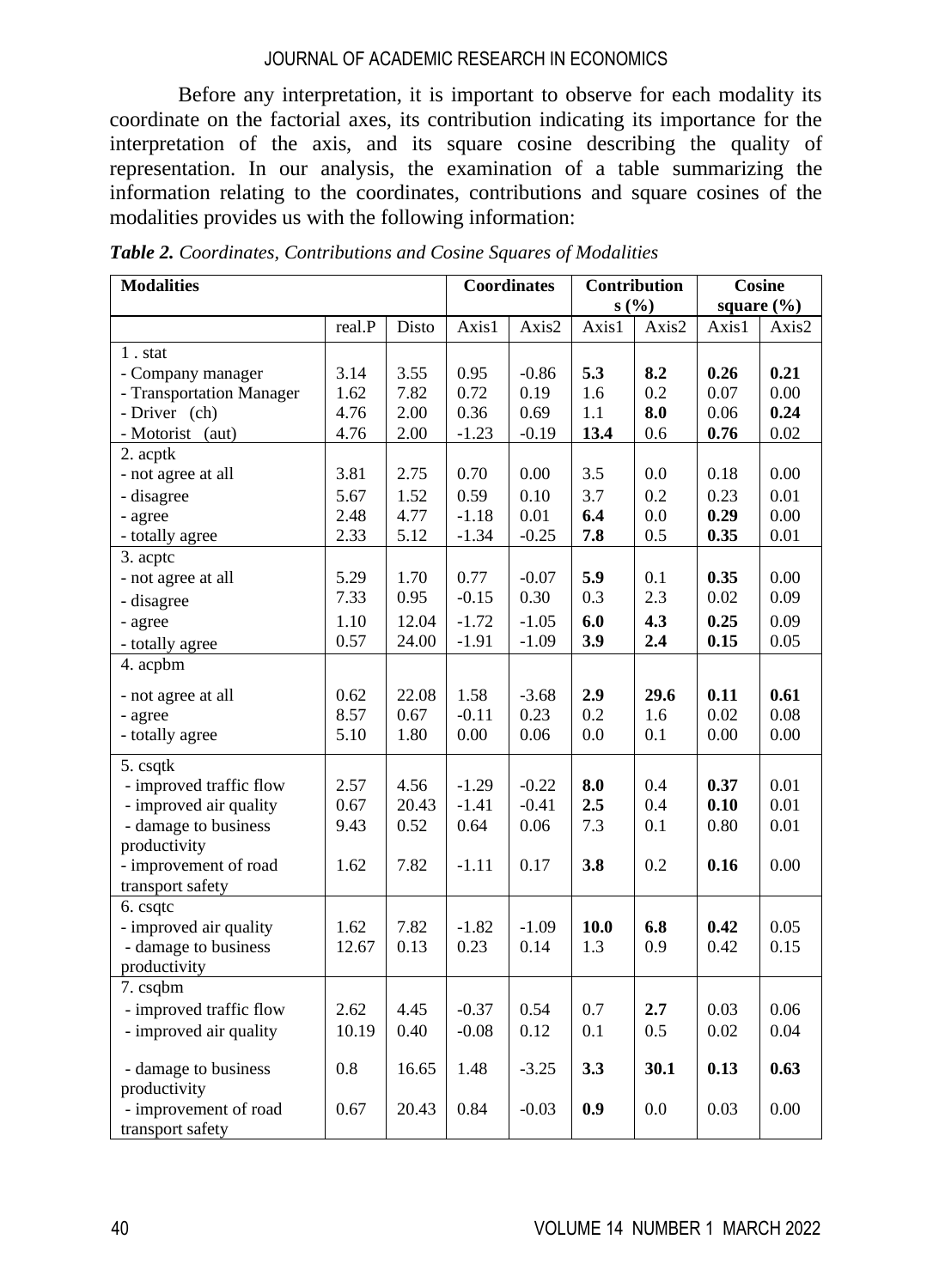It is a question of first examining the modalities which have a good square cosine, these are those which are well represented on the axes. Second, we detect the modalities with contributions greater than their weights and finally, we rely on the coordinates of the modalities to determine their positions on the different axes. In order to refine the results, we are interested in the analysis of the signs of the modalities which have the largest absolute contributions and whose relative contributions (cosine squared) are at least 0.1.

|                     | Positive coordinates                                                                                                         | Negative coordinates                                                                                                                                                                                                                                               |
|---------------------|------------------------------------------------------------------------------------------------------------------------------|--------------------------------------------------------------------------------------------------------------------------------------------------------------------------------------------------------------------------------------------------------------------|
| Axis1<br>(20.83%)   | - company manager<br>- not agree at all (acptc)<br>- disagree (acpbm)<br>damage to business productivity<br>$(c\text{sgbm})$ | - motorist<br>- agree (acptk)<br>- totally agree (acptk)<br>- agree (acptc)<br>- totally agree (acptc)<br>- improved traffic flow (csqtk)<br>- improved air quality (csqtk)<br>- improvement of road transport safety<br>(csgtk)<br>- improved air quality (csqtc) |
| Axe2<br>$(11.03\%)$ | - driver                                                                                                                     | - company manager<br>- disagree (acpbm)<br>- damage to business productivity<br>$(c\text{sgbm})$                                                                                                                                                                   |

| Table 3. Variables most contributing to the explanation of axis 1 and axis 2 |  |  |  |
|------------------------------------------------------------------------------|--|--|--|
|                                                                              |  |  |  |

### **4.4.1.1 INTERPRETATION OF THE FIRST FACTORIAL AXIS (F1)**

According to the previous table, the first factorial axis alone explains 20.83% of the total inertia of the analysis characterizing the individuals (managers) who reject the idea of introducing the carbon tax and the bonus-malus ecotax on the pretext that it deteriorates the productivity of companies and people (motorists) who appreciate the kilometre tax given its positive role in improving traffic flow, safety and air quality and accept the tax carbon which has an undeniable effect on the atmosphere.

# **4.4.1.2 INTERPRETATION OF THE SECOND FACTORIAL AXIS (F2)**

The second axis represents 11.03% of the inertia putting in opposition on one side the drivers and on the other side the managers who are skeptical to the implementation of bonuses - malus given that it is considered as an attack on the firm productivity. In order to obtain a global vision of the different results of the factorial analysis, we use the graphic representation of the projections of the cloud of modalities in the main plane composed of the first 2 factors of the MCA.

Thanks to the first factorial plane explaining 31.85% of the total inertia of the point cloud, we can distinguish three distinct groupings. The first batch is characterized by individuals who do not find it inconvenient to introduce a kilometre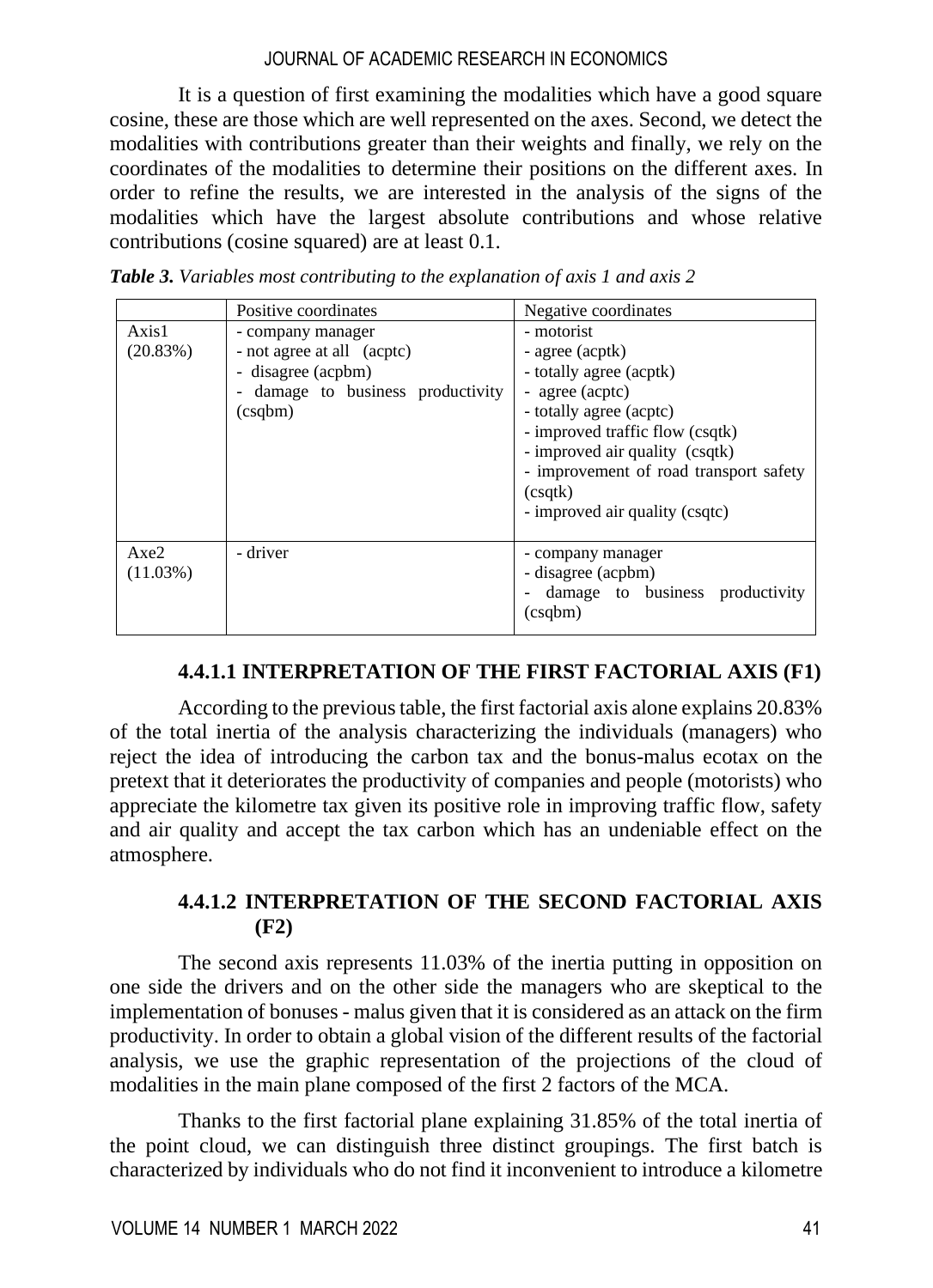tax and a carbon tax to improve user safety and reduce greenhouse gas emissions and traffic congestion on the roads. The 'status' variable modality that is close to this group is 'motorist'. Motorists blame heavy goods vehicles, they see that they cause much more environmental damage, they are also the cause of major accidents on the roads and generate more traffic congestion. Considering the harmful effects of heavy goods vehicles oblige them to take their responsibilities and pay for the damage caused.

The second lot is made up of managers who are hostile to the introduction of bonus-malus despite the fact that in flat sorting this eco-fiscal system seems the most acceptable by the majority of respondents (94%). They believe that this measure is unfair since it does not distinguish between small and large companies, those who have the ability to renovate their vehicles and those who are unable. Similarly, they reject the idea of taxing the sale of fuels (gasoline, diesel). The reasons for this disagreement lie in the fact that fuel costs are already high.

The third batch is made up of 'drivers' and 'managers of the transport department within the company' who express their refusal to pay the kilometre tax and the carbon tax, thus opposing motorists. "Faced with this pricing that is both necessary and impossible, the economist must not abdicate. Acceptability problems are partly the result of simple opportunistic behavior on the part of users, who prefer to retain the advantage of free access". (Crozet and Marlot, 2001)

### **4.4.2. ACCEPTABILITY OF ENVIRONMENTAL TAXES WITH ACCOMPANYING POLICIES**

No one could deny the responsibility of heavy goods vehicles with regard to the damage suffered by the environment and the various users of road transport. Conversely, the taxation of road transport of goods does not require the acceptance of the whole community. The Eco fiscal tax with its several forms (mileage tax, carbon tax, bonus-malus) does not seem to be an effective solution. This is an approach that is strongly criticized, mainly by business leaders.

In order to make tariff policies more acceptable, the authorities can advocate the redistribution of tax revenues towards support policies. Pricing is not necessarily confiscatory. With better redistribution, it can be economically and ecologically efficient and socially acceptable. In this perspective, we seek to understand the impact of the various support policies on the points of view of our respondents, also based on a Multiple Correspondence Analysis (MCA) given that "the perceptions and attitudes of the people surveyed determine broad acceptance, or rejection, of pricing measures. These attitudes may be different for each user and each group because, depending on how each person will see their daily practices affected by each measure, the acceptability will be greater or less" (Viegas & Macario, 2001). In order to make the taxes mentioned above more acceptable, we are offering our respondents a range of accompanying measures to adopt (upgrading and development of the road transport infrastructure, dedicating motorway lanes to road freight transport, development of rail transport by setting up logistics platforms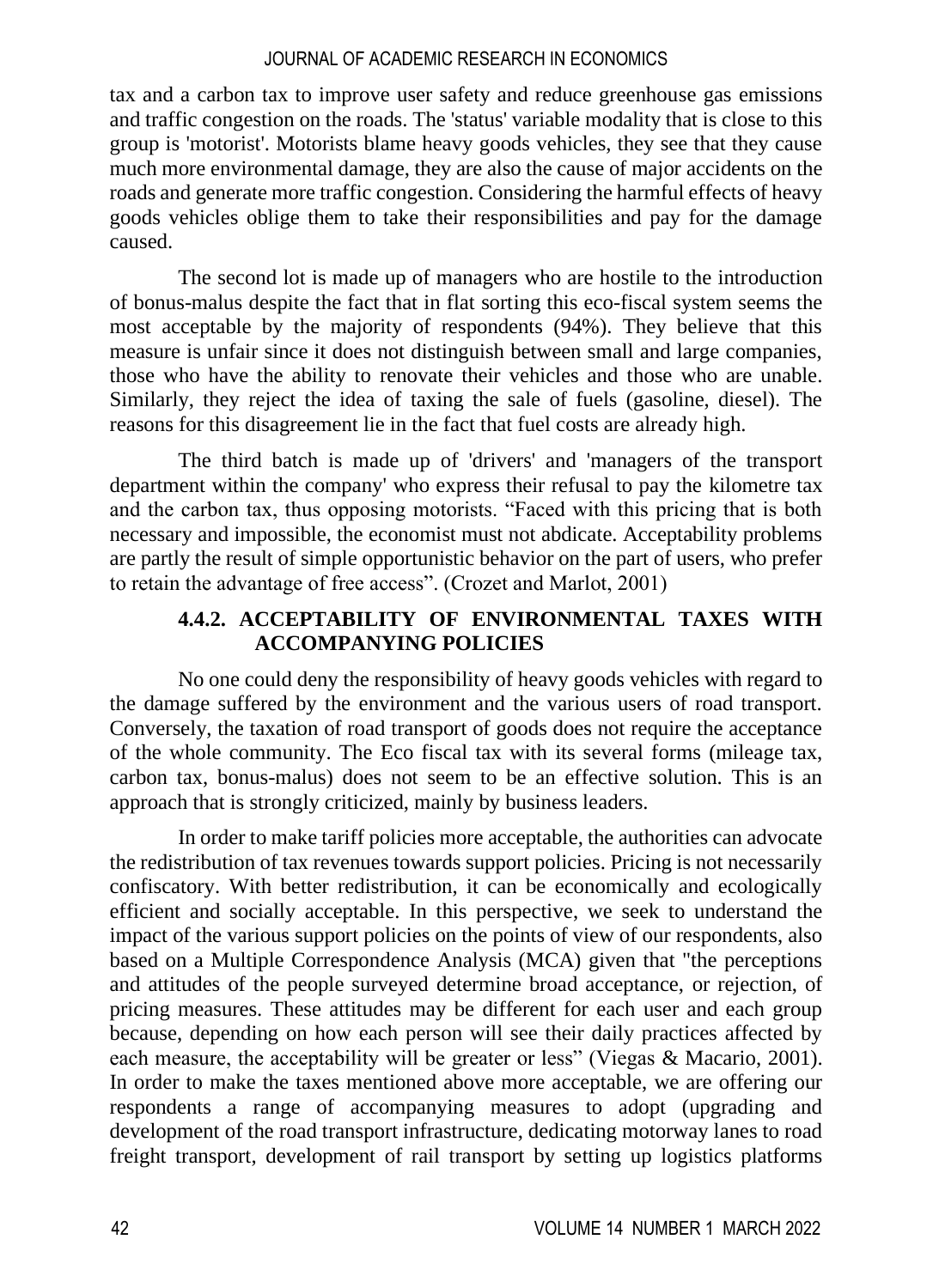linked to the railways). We have chosen precisely the allocation of revenue to actions related to the transport sector.

From the graphical representation resulting from the multiple correspondence analysis, we can distinguish two conglomerates. The first conglomerate is made up of motorists who agree with all taxes and their accompanying policies. They insist on the need to tax road freight transport in order to circumvent the problems caused by the massive use of heavy goods vehicles. Encouraging ecologically virtuous behavior by encouraging companies to use the rail mode is highlighted in the choice of support policies by motorists. At this stage the question arises: what will be the attitude of motorists faced with the introduction, for example, of an urban toll? Do they react the same way?

In contrast, the second conglomerate relates to managers and drivers who are unfavorable to directing revenue towards the development of the rail mode, however they support the idea of introducing any kind of tax (carbon tax, kilometre tax, bonus -malus) provided that their tax revenues are directed towards the development of the quality of road service. They see that improving the quality of rail freight service is a counter-productive measure since they do not change their behavior and no longer give up the road mode even if they are obliged to pay the tax. A striking finding but which can be explained by the fact that companies and drivers reason in order to optimize their utility. Based on the trade-off between gains and costs, the environmental objective is poorly perceived. Most do not trust rail transport as the mode of transport of the future. This distrust is largely due to a lack of knowledge of the many economic advantages of rail transport and combined railroad transport (reduced cost of transport, more energy efficient, faster, etc.). We even noticed the low degree of familiarity with key concepts of combined rail-road transport (logistics platform, intermodal transport units, etc.).

The conclusion that can be drawn from this is that the acceptability of a tax is linked above all to the purpose of the accompanying measure. Greater acceptability is based on an orientation that maximizes user profit. In fact, it is rare to agree to pay more without knowing the counterpart. This is why the purposes of the introduction of taxes must be clear, precise and concrete.

# **5. CONCLUSION**

The awareness of the harmful problems of road transport of goods on the one hand and the low price of road mode push the authorities to implement tariff measures. Ecological taxation is seen as an ambitious policy that helps to internalize external costs. However, in practice, the introduction of eco-taxation is more or less accepted, particularly by drivers and company managers who see their situation worsen following an additional tax.

Faced with this observation, the introduction of an environmental tax combined with a support policy is a solution for better collection. Similarly, an information and awareness-raising campaign seems necessary to better understand